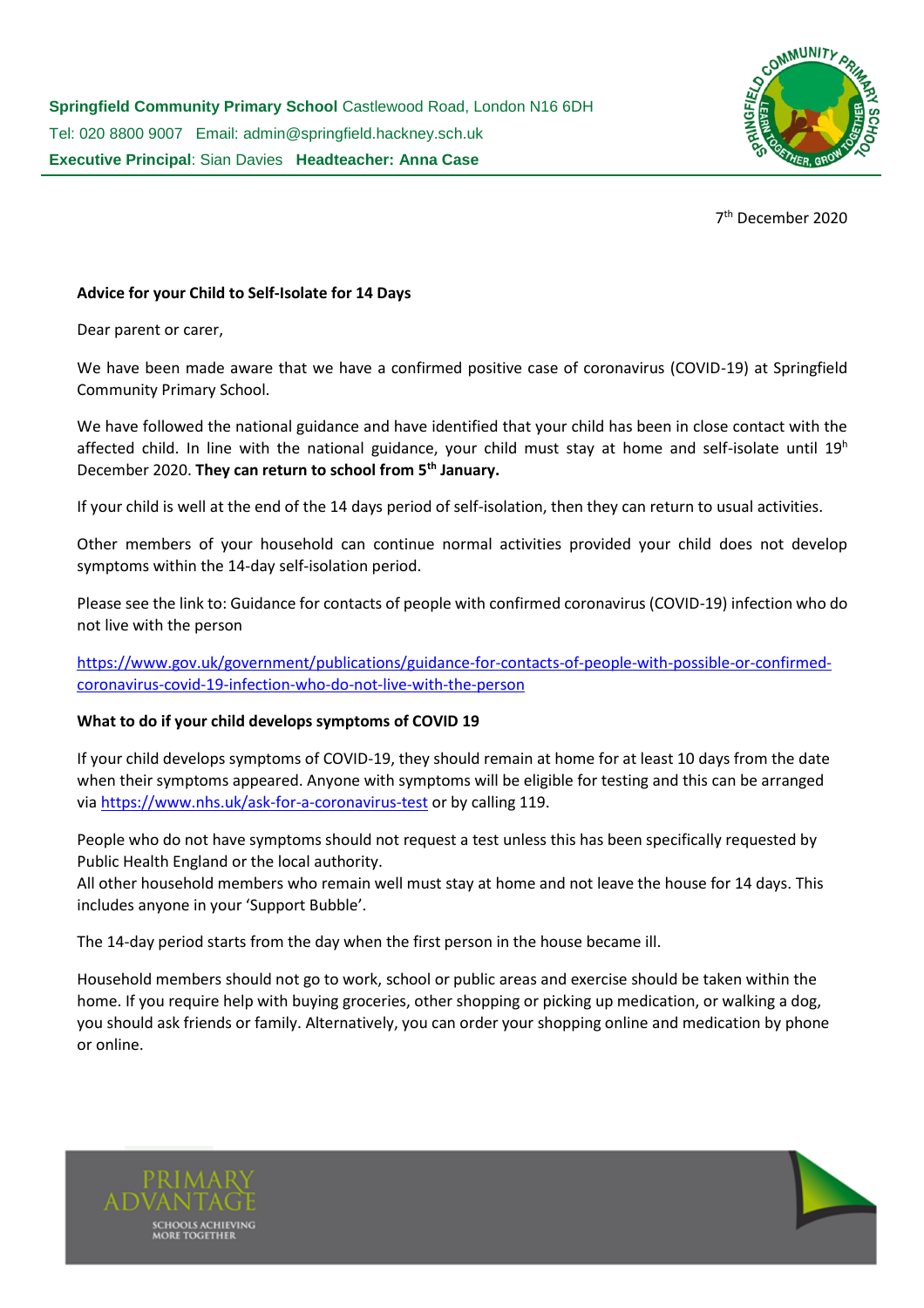

Household members staying at home for 14 days will greatly reduce the overall amount of infection the household could pass on to others in the community

If you are able can, move any vulnerable individuals (such as the elderly and those with underlying health conditions) out of your home, to stay with friends or family for the duration of the home isolation period

Please see the link to the PHE 'Stay at Home' Guidance:

[https://www.gov.uk/government/publications/covid-19-stay-at-home-guidance/stay-at-home-guidance-for](https://www.gov.uk/government/publications/covid-19-stay-at-home-guidance/stay-at-home-guidance-for-households-with-possible-coronavirus-covid-19-infection)[households-with-possible-coronavirus-covid-19-infection](https://www.gov.uk/government/publications/covid-19-stay-at-home-guidance/stay-at-home-guidance-for-households-with-possible-coronavirus-covid-19-infection)

## **Symptoms of COVID 19**

The most common symptoms of coronavirus (COVID-19) are recent onset of:

- new continuous cough and/or
- high temperature and/or
- a loss of, or change in, normal sense of taste or smell (anosmia)

#### **For most people, coronavirus (COVID-19) will be a mild illness.**

If your child does develop symptoms, you can seek advice from the nhs.uk website at [https://www.nhs.uk/conditions/coronavirus-covid-19/check-if-you-have-coronavirus-symptoms/.](https://www.nhs.uk/conditions/coronavirus-covid-19/check-if-you-have-coronavirus-symptoms/) If you are concerned about your child's symptoms, or they are worsening you can seek advice from NHS 111 at <https://111.nhs.uk/> or by phoning 111.

#### **How to stop COVID-19 spreading**

There are things you can do to help reduce the risk of you and anyone you live with getting ill with COVID-19

*Do*

- wash your hands with soap and water often do this for at least 20 seconds
- use hand sanitiser gel if soap and water are not available
- wash your hands as soon as you get home
- cover your mouth and nose with a tissue or your sleeve (not your hands) when you cough or sneeze
- put used tissues in the bin immediately and wash your hands afterwards